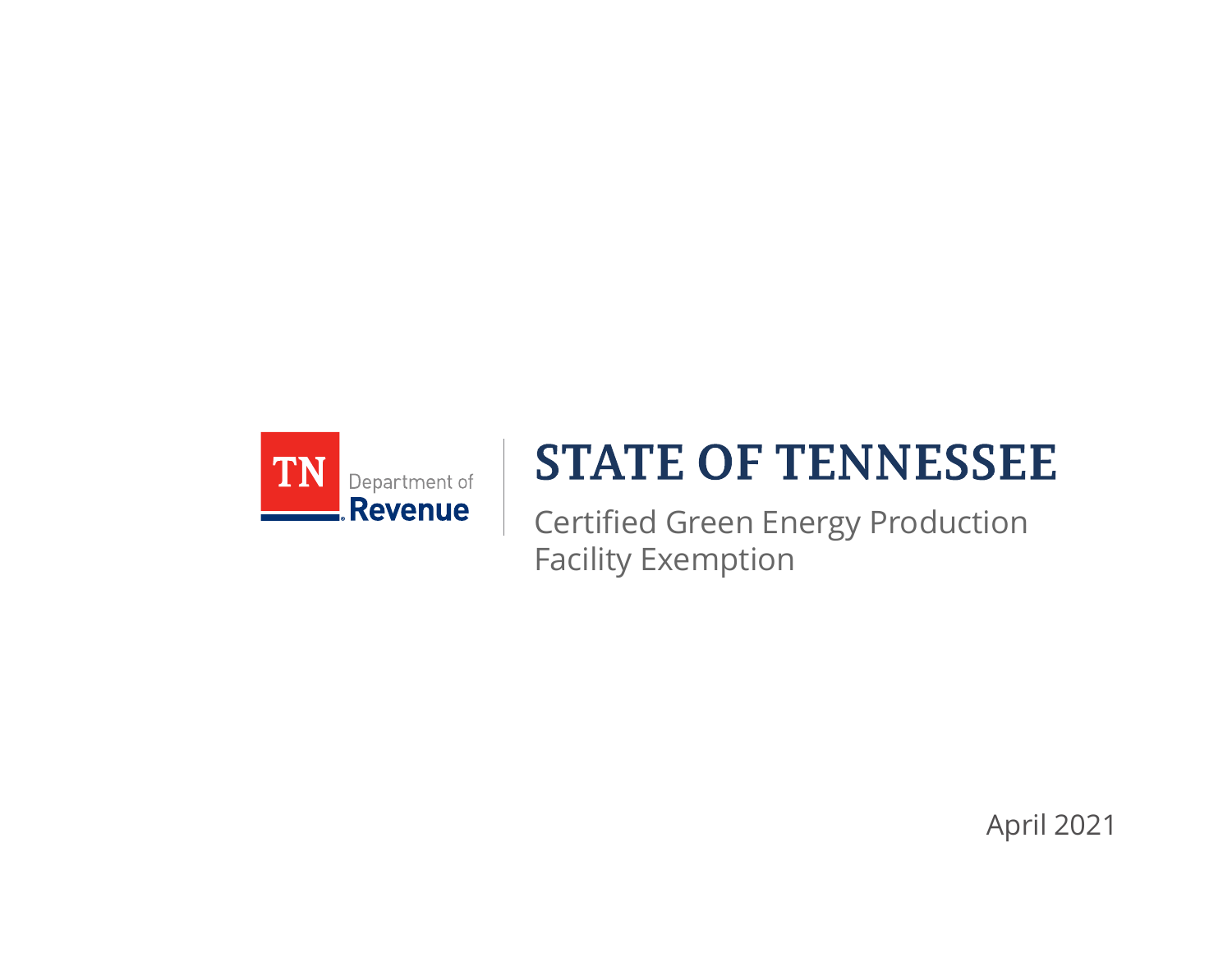Tenn. Code Ann. EXALLES: Certified Green Energy Prod<br>
Allows a taxpaye<br>
authority to mak<br>
purchases, or to<br>
or **credit** of taxe<br>
of machinery an<br>
produce electric<br>
or energy produce electric

green energy production facility  $\qquad \int$ Allows a taxpayer to apply for authority to make tax-exempt purchases, or to apply for a refund or **credit** of taxes paid on purchases of machinery and equipment used to produce electricity in a certified

and development includes the contract of the contract of the contract of the contract of the contract of the contract of the contract of the contract of the contract of the contract of the contract of the contract of the c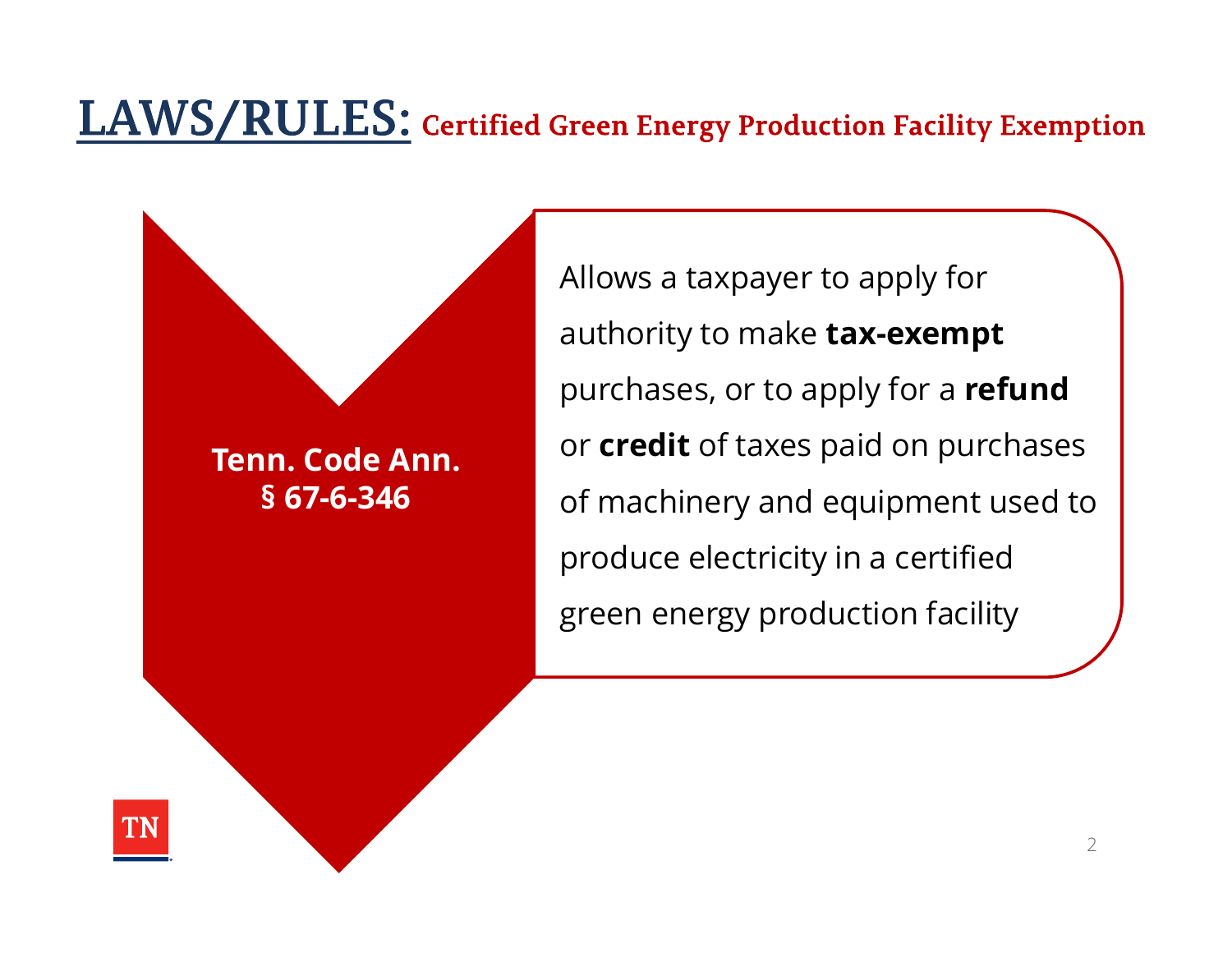# **WHAT IS EXEMPT?**

 $\checkmark$  Machinery and equipment used to produce electricity in a facility certified by the Tennessee Department of Environment and Conservation (TDEC) as producing electricity for use and consumption off the premises using clean energy technology.



Facility owner must have an agreement with the local utility (aka "generation partners agreement") stating the electricity produced will be transferred to the electric grid for consumption by others.

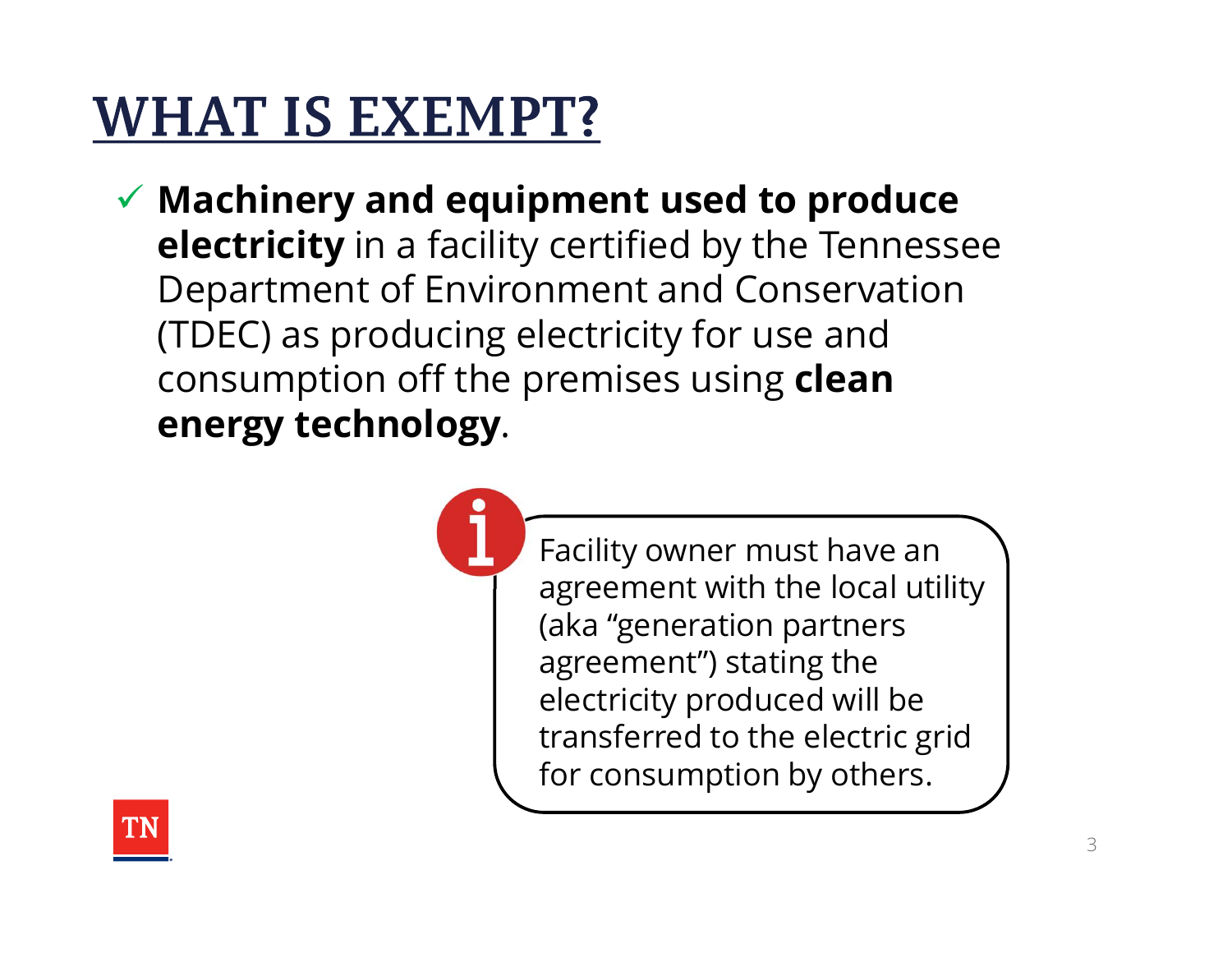#### **DEFINITION:** Clean Energy Technology

Technology used to generate electricity from renewable energy sources such as, geothermal, hydrogen, solar, and wind sources."

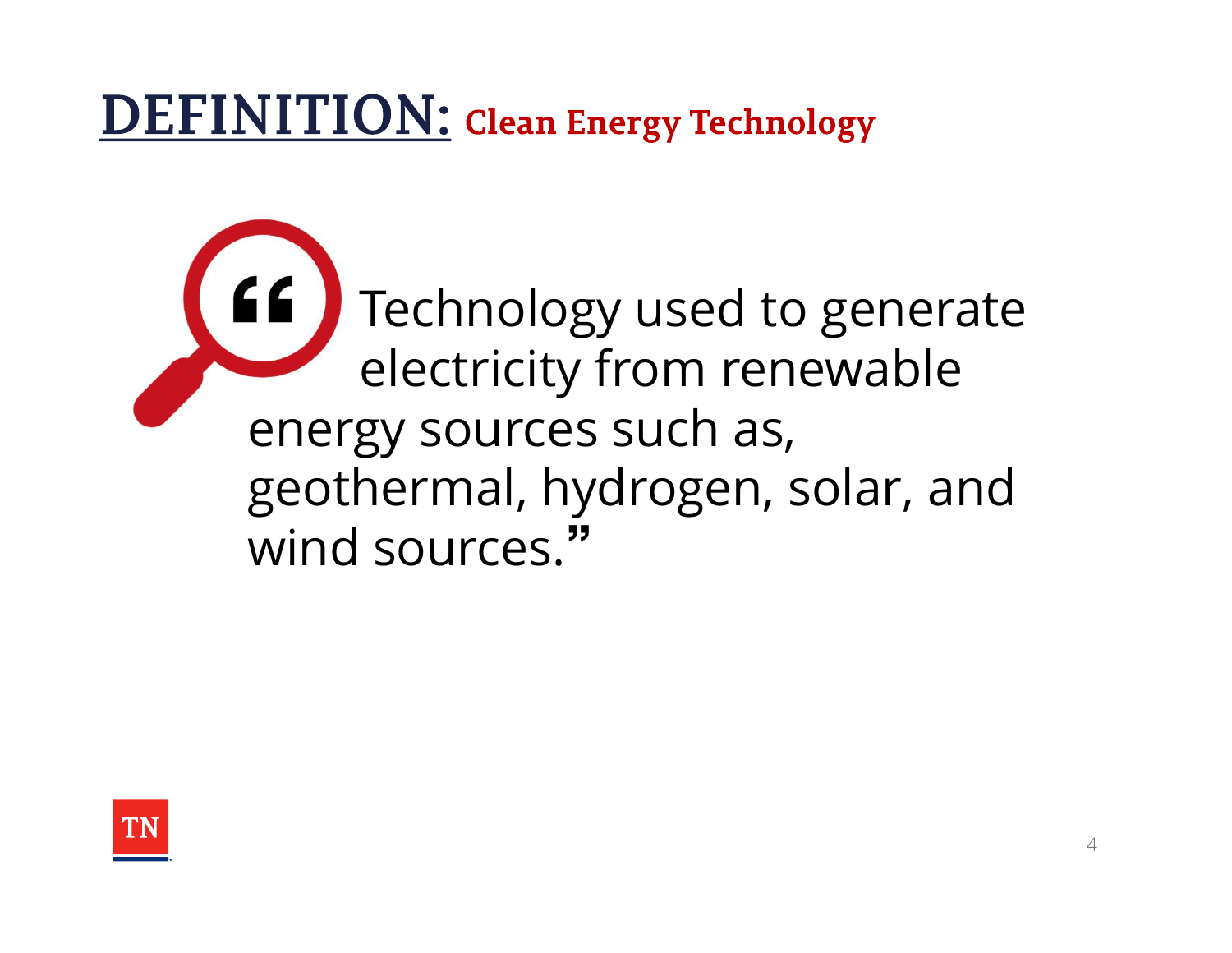#### **WHAT IS NOT EXEMPT?**



The exemption is not available for machinery and equipment used to produce electricity for the owner's own use.

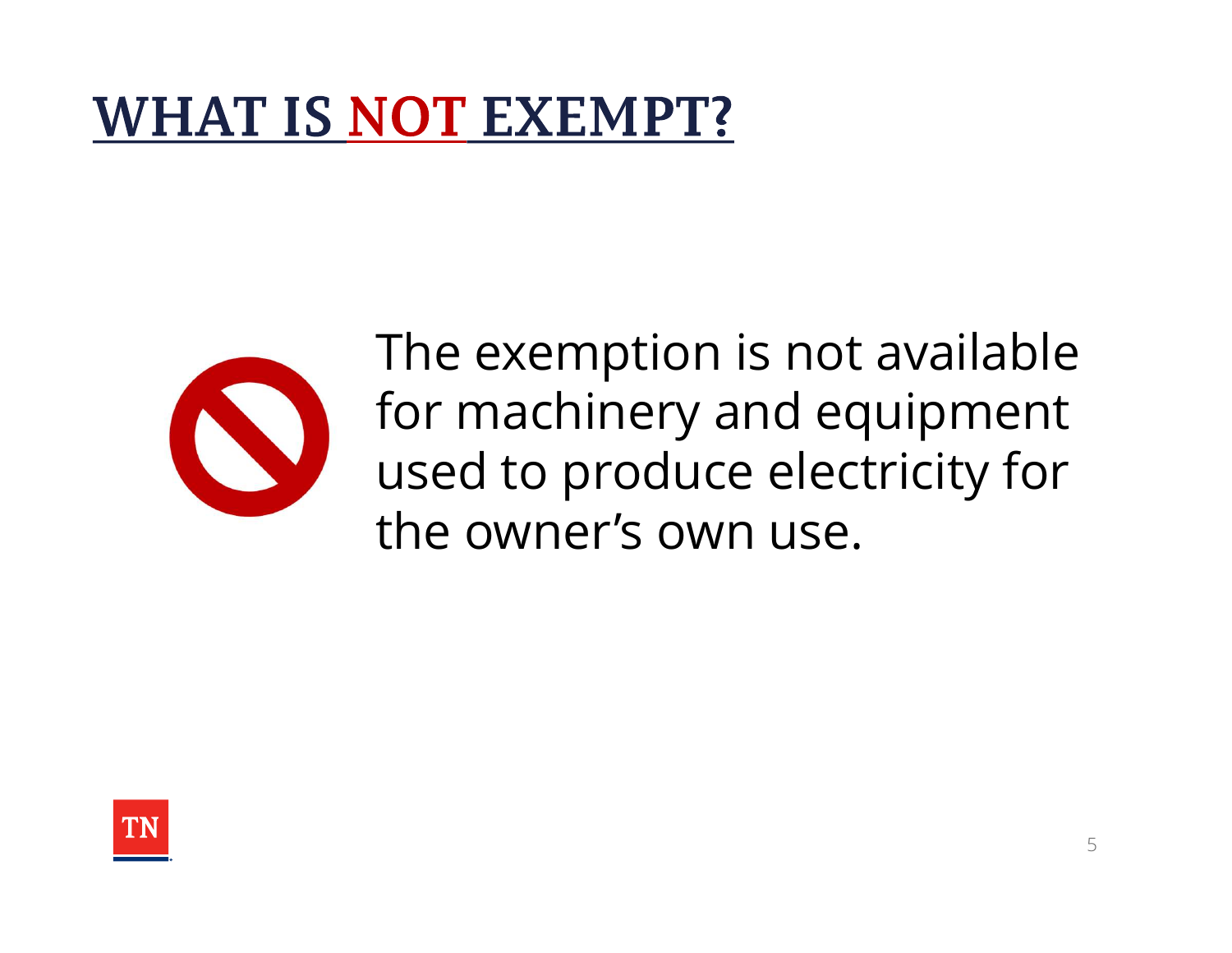#### **APPLICATION: 2 Step Process**



- Complete and submit to TDEC the Application for Certification of Green Energy Production Facility/Production of Electricity (www.tn.gov/environment/ )
	- TDEC will review the application to determine if the facility meets the criteria
	- Approved applications certifying the facility qualifies are sent to the applicant and to the Tennessee Department of Revenue (TDOR)
- 2. Complete and submit to TDOR the **Supplement** Application for the Green Energy Production Facility sales and use tax exemption.

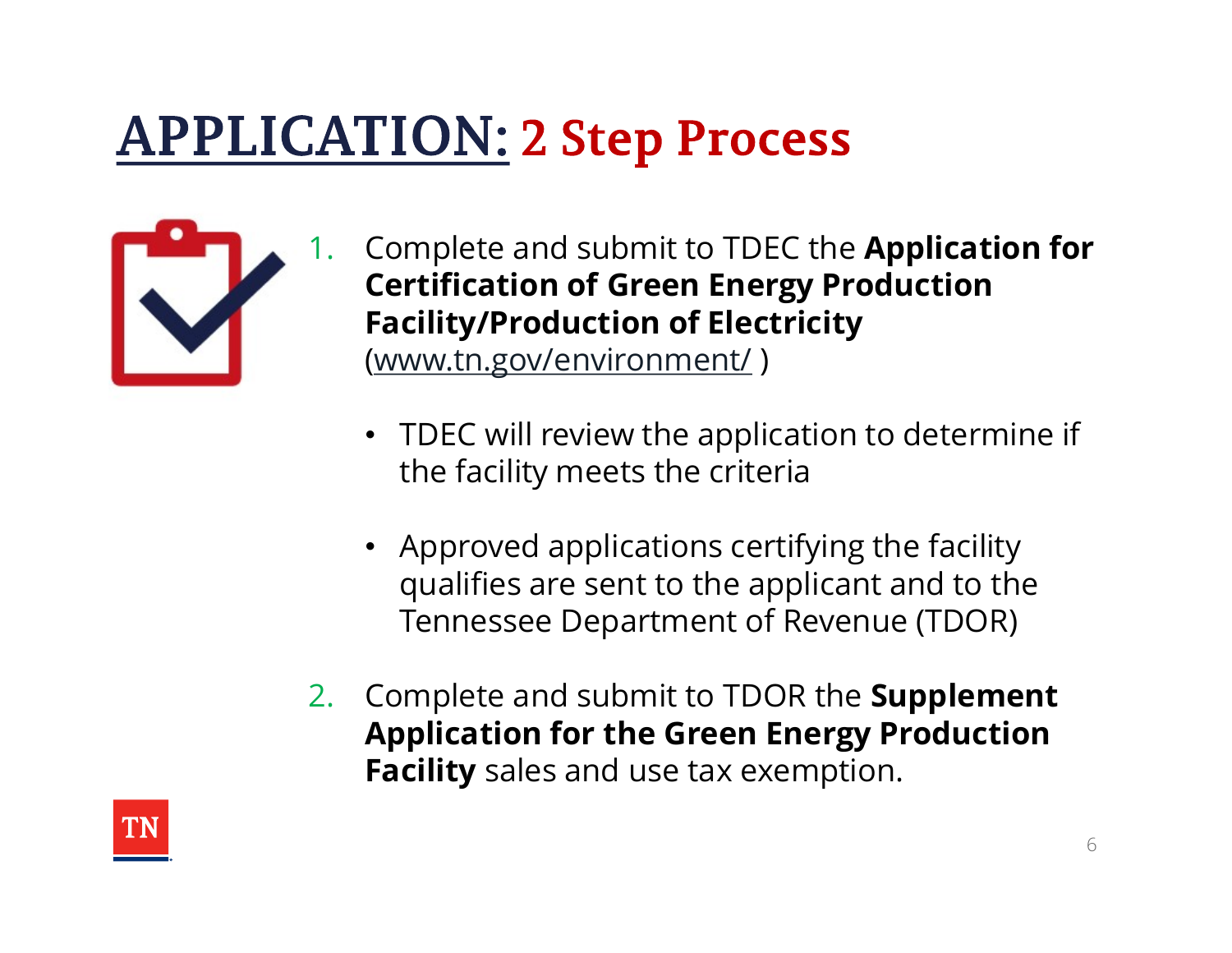#### **TDOR APPLICATION: Contractor Information**

When hiring a contractor to construct or install the green energy production facility include the contractor's information and copy of contract.

- The exemption certificate will be issued to the contractor to make taxexempt purchases.
- The certificate is valid only for the applicant's certified green energy production facility.



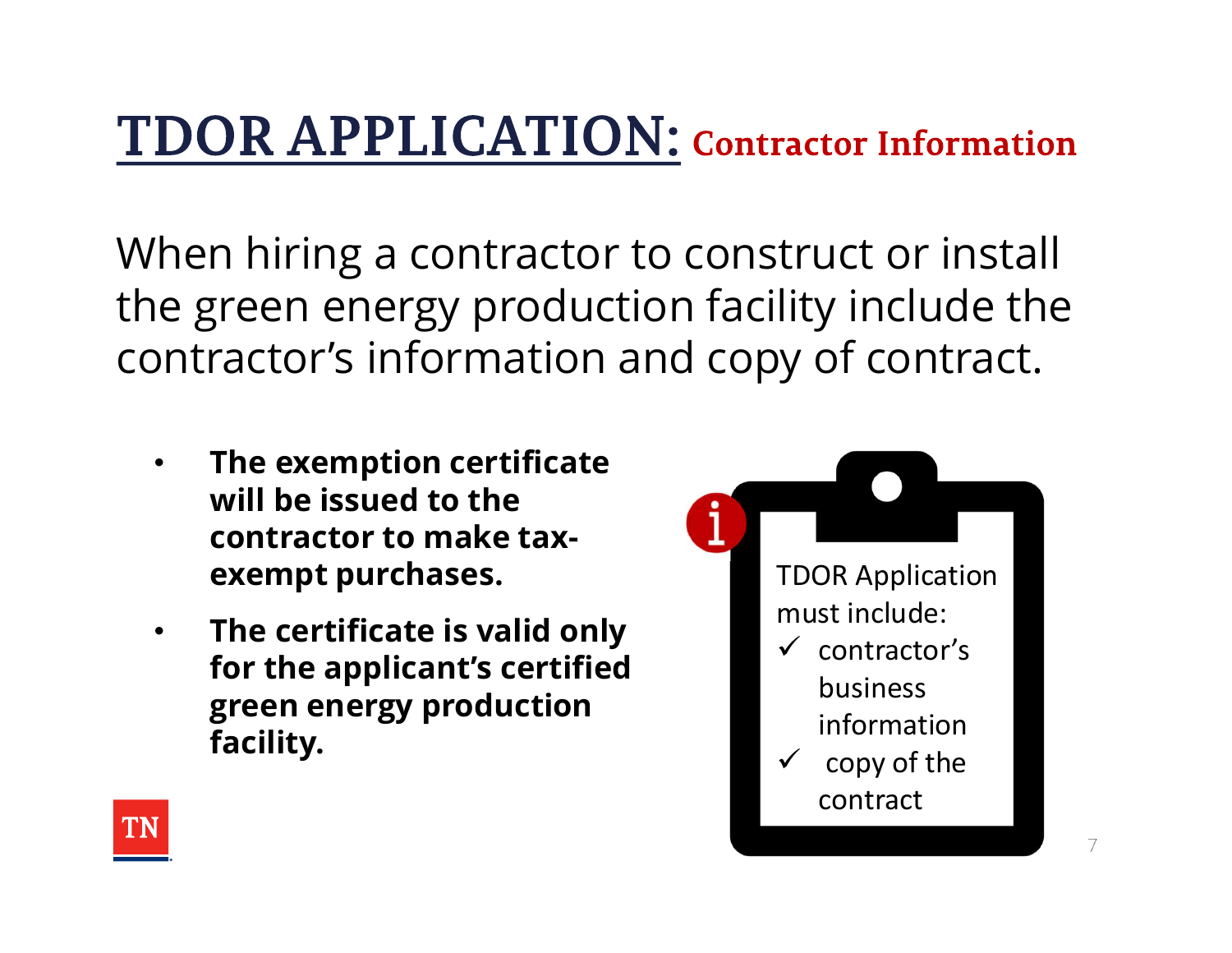# **APPLICATION: Where to Find**

https://www.tn.gov/content/dam/tn/revenue/documents/forms/sales/f1325201.pdf



8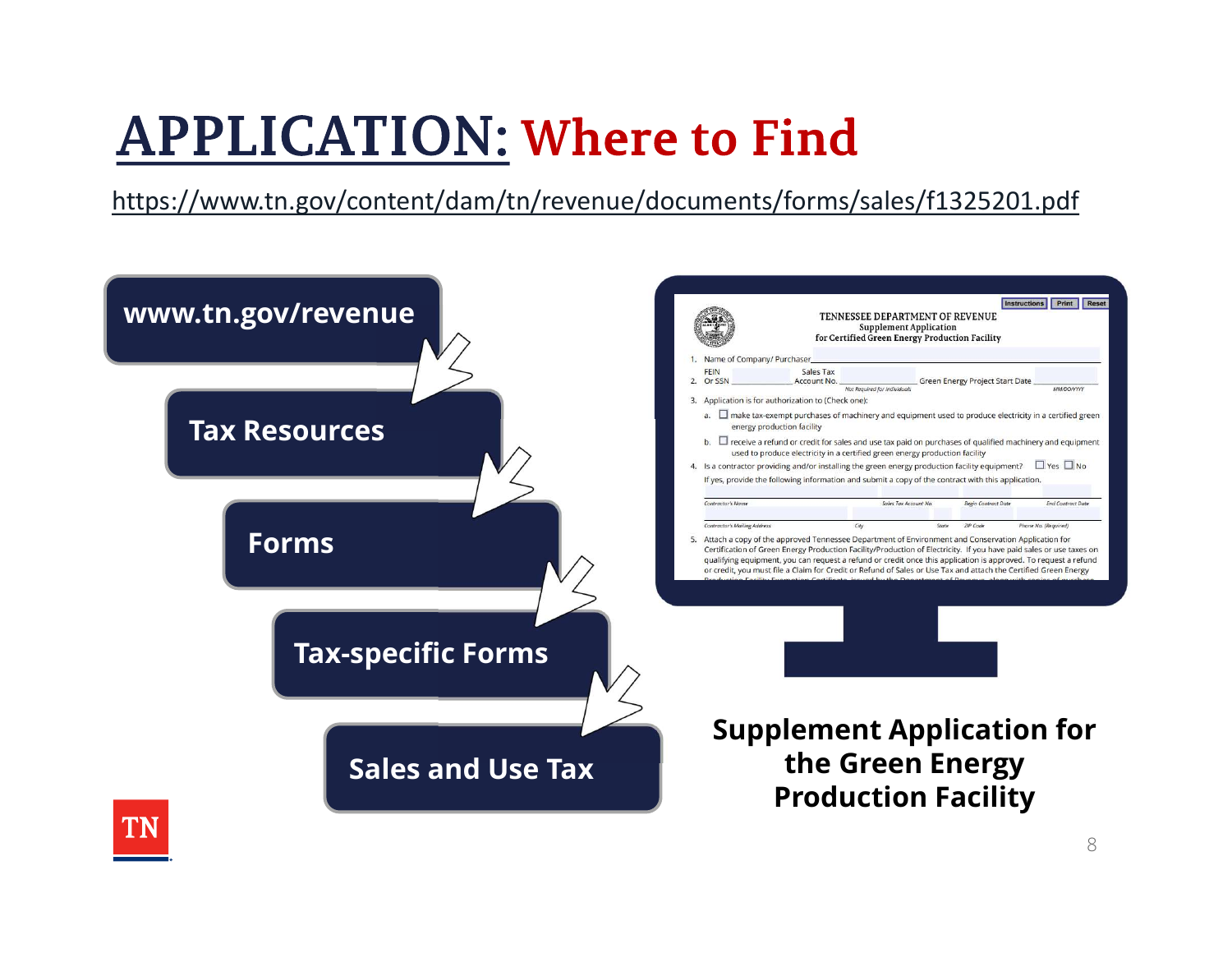### **CERTIFICATES**



#### **STATE OF TENNESSEE DEPARTMENT OF REVENUE**

**Taxpayer Name** Address City State Zip Code

Name

August 1, 2014 **Effective Date: Expiration Date: August 31, 2014** 1XXXXXXXXX-SLC **Account No:** Exemption No: XXXXXXXXX **Facility Address:** Address

City State Zip Code

**Certified Green Energy Production Facility** Sales and Use Tax Certificate of Exemption

The above named taxpayer is granted authority in accordance with Tenn. Code Ann. 9 67-6 346 to ake tax exempt purchases of machinery and equipment used to produce electricity in the certified Energy production facility. The Tennessee Department of Environment and Conservation has **ISSUED by mail and the green energy production facility to produce electricity that will be transferred to the determined to the consumption by others.** 

and on TNTAP and the transport of the used to make untaxed purchases for use at other locations. **upon application** spressponsible for dirpard tax on purchases that do not quality for the definied green and the condition of the condition of the condition of the condition of the condition of the condition of the expira

Seller's Address (City & State)

, as an authorized representative of the taxpayer named above, affirm that the purchases qualify for the exemption and will be used at the location of the facility address referenced above. Under penalty of perjury, I affirm this to be a true and correct statement.

Print Name of Authorized Representative Signature of Authorized Representative Date



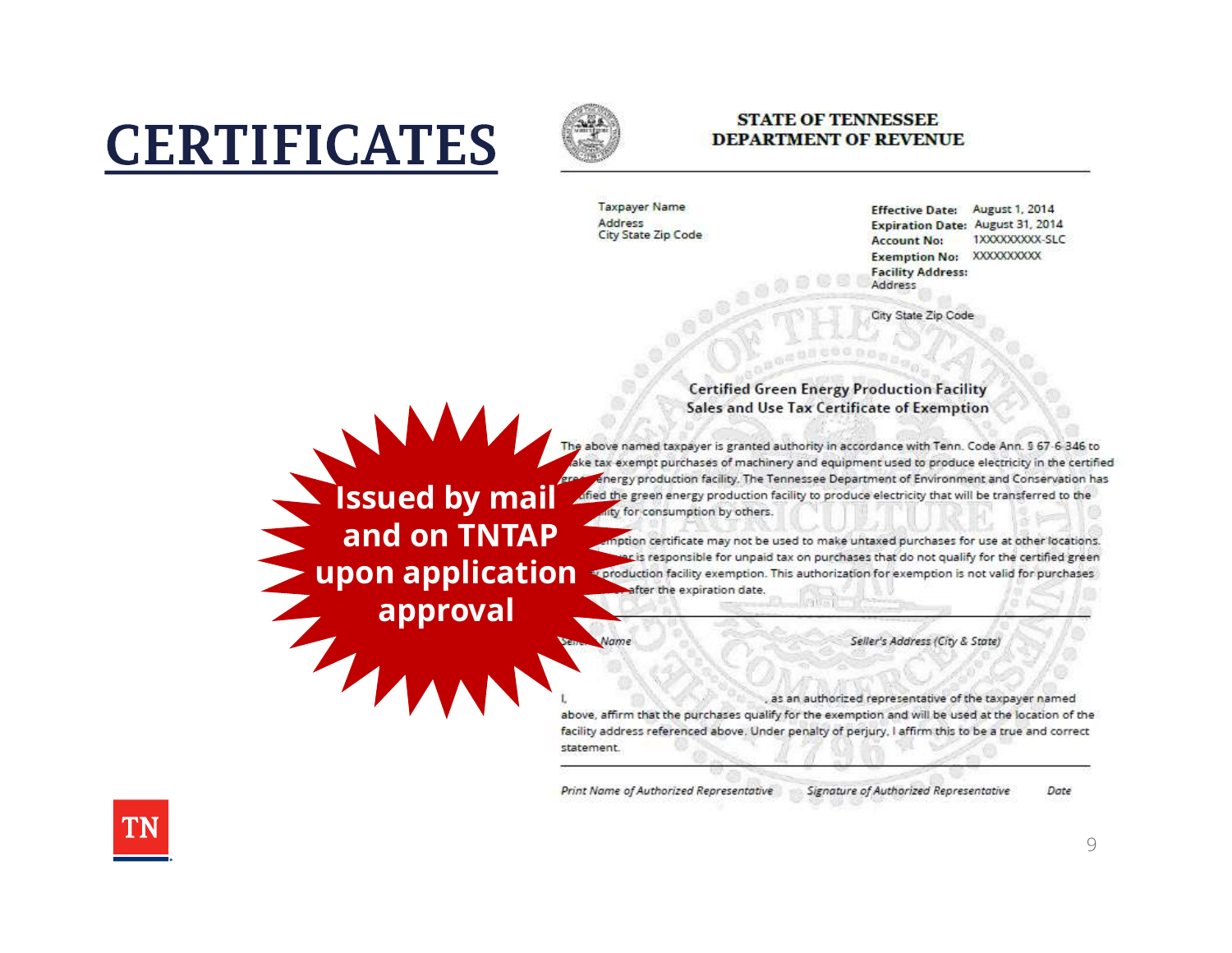#### **IMPORTANT TO NOTE: Refund or Credit**



If the sales and use taxes have already been paid by a contractor, the following must be submitted in order to receive a refund or credit:

- $\Box$  TDEC Approved application
- $\Box$  TDOR Application with contractor information
- □ Completed TDOR Claim For Refund form
- $\Box$  Copies of purchase invoices showing tax paid